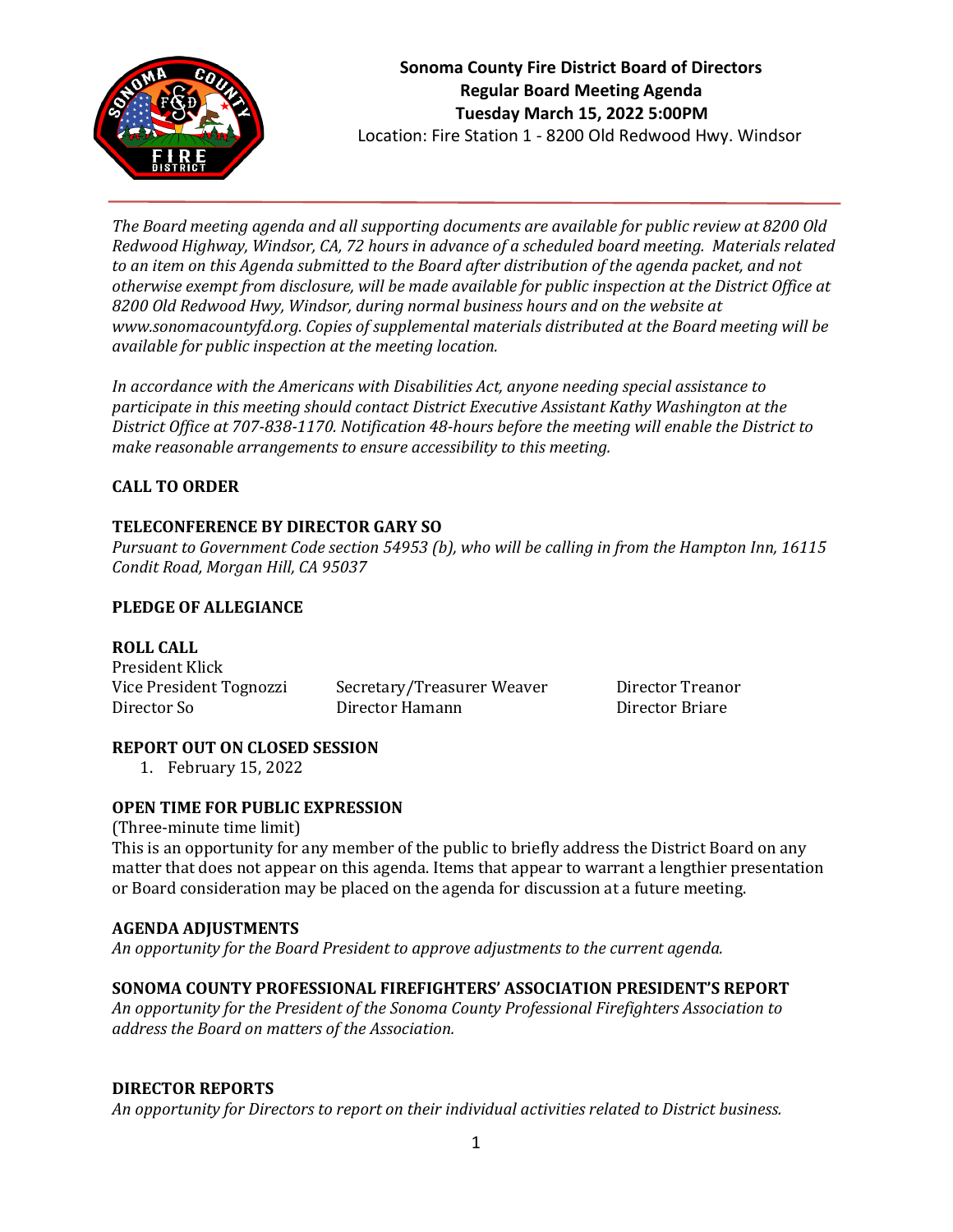

## **FIRE CHIEF'S REPORT**

*Chief Heine will report on District administration and operations.*

## **CONSENT CALENDAR ITEMS**

*These items can be acted on in one consolidated motion or may be removed from the Consent Calendar and separately considered at the request of any Director.*

- 1. Approve the minutes from the February 3, 2022, Special Board of Directors Meeting
- 2. Approve the minutes from the February 15, 2022, Regular Board of Directors Meeting
- 3. Approve bills and payables for February 2022.

## **ACTION ITEMS**

**1. RESOLUTION 2022-03 APPROVING MANDATORY EMPLOYEE CONTRIBUTIONS TO THE "MEDICAL EXPENSE REIMBURSEMENT PLAN" OF THE CALIFORNIA FIREFIGHTERS BENEFIT TRUST EFFECTIVE MARCH 1, 2022**

*The Board will consider approving a side letter agreement to the MOU with the Sonoma County Professional Firefighters Association; acknowledging the Association's participation in the plan; and adopting a Resolution that establishes a "medical expense reimbursement plan" for represented members of the Sonoma County Professional Firefighter's Association at no cost to the Fire District.*

# **2. CONSIDER BID FOR PROPOSAL – STATION 5 GENERATOR REPLACEMENT**

*The Board will consider rejecting the bid and re-advertising as allowed under Government Code section 20813(c).*

# **3. CAPITAL FACILITY NEXT STEPS**

*The Board will discuss, consider and provide direction regarding capital facilities long range options and planning, financing, priorities and next steps for project development and management.*

## **COMMITTEE REPORT**

- 1. Standing Committee: Finance Committee
- 2. Ad Hoc: Facilities

## **FINANCIAL REPORTS**

## **COMMUNICATIONS**

## **CLOSED SESSION**

**1.** Anticipated Litigation (one case) (Government Code Section 54956.9(b)).

## **REPORT OUT ON CLOSED SESSION WILL BE AT OPEN MEETING ON APRIL 19, 2022**